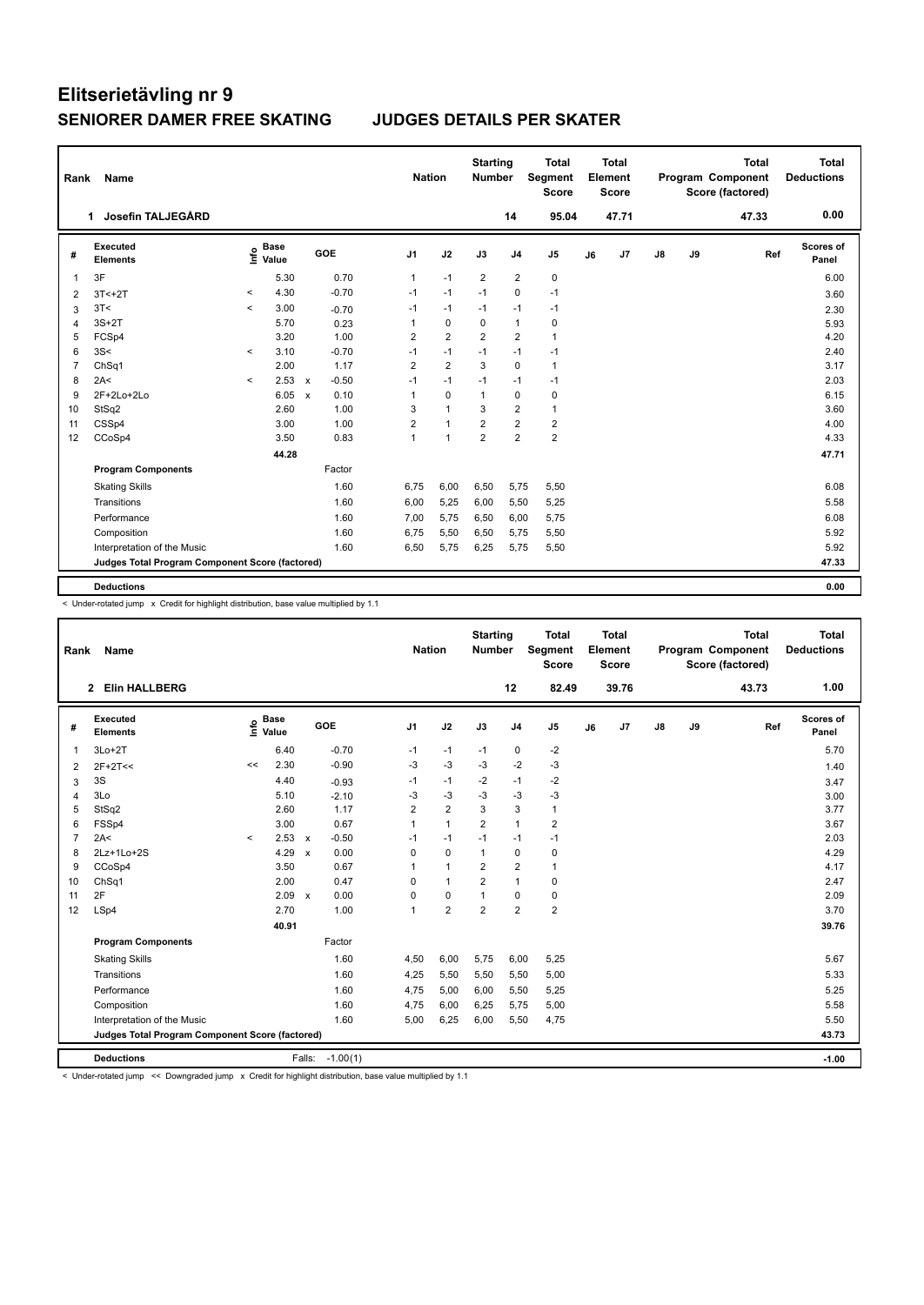| Rank           | Name                                            |                                  |                 |         | <b>Nation</b>  |                | <b>Starting</b><br>Number |                | <b>Total</b><br>Segment<br><b>Score</b> |    | <b>Total</b><br>Element<br><b>Score</b> |    |    | <b>Total</b><br>Program Component<br>Score (factored) | <b>Total</b><br><b>Deductions</b> |
|----------------|-------------------------------------------------|----------------------------------|-----------------|---------|----------------|----------------|---------------------------|----------------|-----------------------------------------|----|-----------------------------------------|----|----|-------------------------------------------------------|-----------------------------------|
|                | <b>Tilda ALTERYD</b><br>3                       |                                  |                 |         |                |                |                           | 13             | 76.72                                   |    | 35.19                                   |    |    | 42.53                                                 | 1.00                              |
| #              | <b>Executed</b><br><b>Elements</b>              | <b>Base</b><br>e Base<br>⊆ Value | GOE             |         | J <sub>1</sub> | J2             | J3                        | J <sub>4</sub> | J <sub>5</sub>                          | J6 | J7                                      | J8 | J9 | Ref                                                   | <b>Scores of</b><br>Panel         |
| 1              | $3S+2T$                                         | 5.70                             |                 | $-0.70$ | 0              | $-1$           | $-1$                      | $-1$           | $-1$                                    |    |                                         |    |    |                                                       | 5.00                              |
| 2              | 2A                                              | 3.30                             |                 | 0.00    | 0              | $\mathbf 0$    | $\mathbf 0$               | $\mathbf 0$    | $\mathbf 0$                             |    |                                         |    |    |                                                       | 3.30                              |
| 3              | 3S                                              | 4.40                             |                 | 0.00    | 0              | $\mathbf 0$    | 0                         | $\mathbf 0$    | 0                                       |    |                                         |    |    |                                                       | 4.40                              |
| 4              | LSp3                                            | 2.40                             |                 | 0.50    | 1              | $\mathbf{1}$   | 1                         | $\mathbf{1}$   | $\pmb{0}$                               |    |                                         |    |    |                                                       | 2.90                              |
| 5              | StSq2                                           | 2.60                             |                 | 1.00    | 2              | $\overline{2}$ | $\overline{2}$            | $\overline{2}$ | $\overline{2}$                          |    |                                         |    |    |                                                       | 3.60                              |
| 6              | $2F+2Lo$                                        | 4.07                             | $\mathsf{x}$    | 0.00    | 0              | $\mathbf 0$    | $\mathbf{1}$              | $\mathbf 0$    | 0                                       |    |                                         |    |    |                                                       | 4.07                              |
| $\overline{7}$ | FCCoSp4V                                        | 3.00                             |                 | 0.50    | 1              | $\mathbf{1}$   | 1                         | $\mathbf{1}$   | $\mathbf{1}$                            |    |                                         |    |    |                                                       | 3.50                              |
| 8              | 1F                                              | 0.55                             | $\mathsf{x}$    | $-0.30$ | -3             | $-3$           | -3                        | $-3$           | $-3$                                    |    |                                         |    |    |                                                       | 0.25                              |
| 9              | 2Lo                                             | 1.98                             | $\mathbf{x}$    | $-0.60$ | $-3$           | $-2$           | $-2$                      | $-1$           | $-2$                                    |    |                                         |    |    |                                                       | 1.38                              |
| 10             | 2Lz<<                                           | 0.66<br><<                       | $\mathsf{x}$    | $-0.30$ | $-3$           | $-3$           | $-3$                      | $-3$           | $-3$                                    |    |                                         |    |    |                                                       | 0.36                              |
| 11             | Ch <sub>Sq1</sub>                               | 2.00                             |                 | 0.93    | $\mathbf{1}$   | $\overline{2}$ | $\mathbf{1}$              | $\mathbf{1}$   | $\overline{\mathbf{c}}$                 |    |                                         |    |    |                                                       | 2.93                              |
| 12             | CCoSp3                                          | 3.00                             |                 | 0.50    | $\mathbf{1}$   | $\overline{1}$ | $\mathbf{1}$              | $\Omega$       | $\mathbf{1}$                            |    |                                         |    |    |                                                       | 3.50                              |
|                |                                                 | 33.66                            |                 |         |                |                |                           |                |                                         |    |                                         |    |    |                                                       | 35.19                             |
|                | <b>Program Components</b>                       |                                  |                 | Factor  |                |                |                           |                |                                         |    |                                         |    |    |                                                       |                                   |
|                | <b>Skating Skills</b>                           |                                  |                 | 1.60    | 5,25           | 5,75           | 5,25                      | 5,75           | 5,25                                    |    |                                         |    |    |                                                       | 5.42                              |
|                | Transitions                                     |                                  |                 | 1.60    | 5,00           | 5,50           | 5,00                      | 5,25           | 5,00                                    |    |                                         |    |    |                                                       | 5.08                              |
|                | Performance                                     |                                  |                 | 1.60    | 5,25           | 5,50           | 5,25                      | 5,25           | 5,50                                    |    |                                         |    |    |                                                       | 5.33                              |
|                | Composition                                     |                                  |                 | 1.60    | 5,00           | 5,75           | 5,50                      | 5,50           | 5,25                                    |    |                                         |    |    |                                                       | 5.42                              |
|                | Interpretation of the Music                     |                                  |                 | 1.60    | 5,50           | 5,50           | 4,75                      | 5,75           | 5,00                                    |    |                                         |    |    |                                                       | 5.33                              |
|                | Judges Total Program Component Score (factored) |                                  |                 |         |                |                |                           |                |                                         |    |                                         |    |    |                                                       | 42.53                             |
|                | <b>Deductions</b>                               |                                  | Falls: -1.00(1) |         |                |                |                           |                |                                         |    |                                         |    |    |                                                       | $-1.00$                           |

<< Downgraded jump x Credit for highlight distribution, base value multiplied by 1.1

| Rank           | Name                                            |                              |                      |                | <b>Nation</b>  | <b>Starting</b><br><b>Number</b> |                | <b>Total</b><br>Segment<br><b>Score</b> |    | <b>Total</b><br>Element<br><b>Score</b> |    |    | <b>Total</b><br>Program Component<br>Score (factored) | <b>Total</b><br><b>Deductions</b> |
|----------------|-------------------------------------------------|------------------------------|----------------------|----------------|----------------|----------------------------------|----------------|-----------------------------------------|----|-----------------------------------------|----|----|-------------------------------------------------------|-----------------------------------|
|                | 4 Isabelle PAULSSON                             |                              |                      |                |                |                                  | 10             | 75.06                                   |    | 37.13                                   |    |    | 38.93                                                 | 1.00                              |
| #              | Executed<br><b>Elements</b>                     | <b>Base</b><br>lnfo<br>Value | GOE                  | J <sub>1</sub> | J2             | J3                               | J <sub>4</sub> | J <sub>5</sub>                          | J6 | J7                                      | J8 | J9 | Ref                                                   | <b>Scores of</b><br>Panel         |
| 1              | 2A                                              | 3.30                         | 0.67                 | 1              | $\overline{2}$ | 2                                | $\mathbf{1}$   | $\mathbf{1}$                            |    |                                         |    |    |                                                       | 3.97                              |
| 2              | 3S                                              | 4.40                         | $-2.10$              | -3             | $-3$           | $-3$                             | -3             | $-3$                                    |    |                                         |    |    |                                                       | 2.30                              |
| 3              | FSSp4                                           | 3.00                         | 0.83                 | $\mathbf{1}$   | $\overline{2}$ | $\overline{2}$                   | $\mathbf{1}$   | $\overline{2}$                          |    |                                         |    |    |                                                       | 3.83                              |
| 4              | StSq2                                           | 2.60                         | 0.50                 |                | $\mathbf{1}$   | 1                                | $\overline{1}$ | 1                                       |    |                                         |    |    |                                                       | 3.10                              |
| 5              | 2A                                              | $3.63 \times$                | 0.50                 |                | $\overline{2}$ | 1                                | $\overline{1}$ | 1                                       |    |                                         |    |    |                                                       | 4.13                              |
| 6              | LSp4                                            | 2.70                         | 0.33                 | 1              | $\mathbf 0$    | 1                                | $\pmb{0}$      | $\mathbf{1}$                            |    |                                         |    |    |                                                       | 3.03                              |
| $\overline{7}$ | ChSq1                                           | 2.00                         | 0.47                 | 0              | $\mathbf{1}$   | 1                                | $\mathbf 0$    | $\mathbf{1}$                            |    |                                         |    |    |                                                       | 2.47                              |
| 8              | 2Lo+1Lo+2S                                      | $3.96 \times$                | 0.30                 | 1              | $\mathbf{1}$   | $\mathbf{1}$                     | $\mathbf 0$    | $\mathbf{1}$                            |    |                                         |    |    |                                                       | 4.26                              |
| 9              | $2Lz+2T$                                        | $3.74 \times$                | $-0.40$              | 0              | $-1$           | $-1$                             | $-2$           | $-2$                                    |    |                                         |    |    |                                                       | 3.34                              |
| 10             | 1F                                              | 0.55 x                       | 0.00                 | 0              | $\Omega$       | $\Omega$                         | $\mathbf 0$    | $\pmb{0}$                               |    |                                         |    |    |                                                       | 0.55                              |
| 11             | 2Lo                                             | 1.98                         | 0.00<br>$\mathbf{x}$ | 0              | $\mathbf 0$    | 0                                | 0              | $\pmb{0}$                               |    |                                         |    |    |                                                       | 1.98                              |
| 12             | CCoSp4                                          | 3.50                         | 0.67                 | 1              | $\overline{2}$ | 1                                | $\overline{1}$ | $\overline{2}$                          |    |                                         |    |    |                                                       | 4.17                              |
|                |                                                 | 35.36                        |                      |                |                |                                  |                |                                         |    |                                         |    |    |                                                       | 37.13                             |
|                | <b>Program Components</b>                       |                              | Factor               |                |                |                                  |                |                                         |    |                                         |    |    |                                                       |                                   |
|                | <b>Skating Skills</b>                           |                              | 1.60                 | 4,00           | 5,00           | 4,75                             | 5,25           | 5,00                                    |    |                                         |    |    |                                                       | 4.92                              |
|                | Transitions                                     |                              | 1.60                 | 3.75           | 4,75           | 4,50                             | 5,00           | 4,50                                    |    |                                         |    |    |                                                       | 4.58                              |
|                | Performance                                     |                              | 1.60                 | 4,25           | 5,00           | 5,00                             | 5,25           | 5,00                                    |    |                                         |    |    |                                                       | 5.00                              |
|                | Composition                                     |                              | 1.60                 | 4,50           | 5,50           | 5,25                             | 5,25           | 4,75                                    |    |                                         |    |    |                                                       | 5.08                              |
|                | Interpretation of the Music                     |                              | 1.60                 | 4,25           | 5,25           | 4,75                             | 5,00           | 4,50                                    |    |                                         |    |    |                                                       | 4.75                              |
|                | Judges Total Program Component Score (factored) |                              |                      |                |                |                                  |                |                                         |    |                                         |    |    |                                                       | 38.93                             |
|                | <b>Deductions</b>                               |                              | Falls:<br>$-1.00(1)$ |                |                |                                  |                |                                         |    |                                         |    |    |                                                       | $-1.00$                           |

x Credit for highlight distribution, base value multiplied by 1.1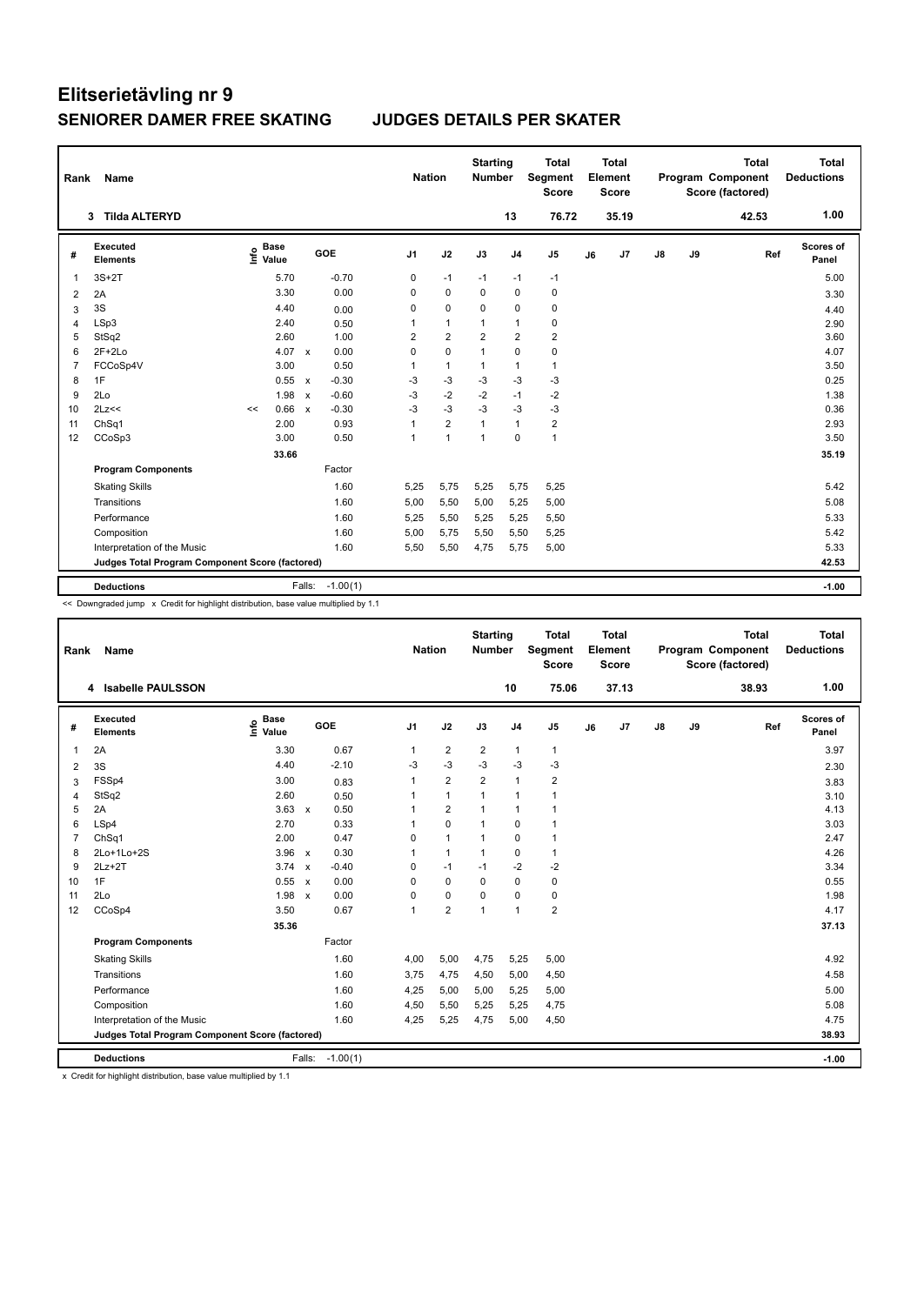| Name                        |                                                 |       |                                  |                                                                                            |                             |                |                       |                | <b>Total</b><br><b>Score</b>     |                                         | <b>Total</b> |                         |    | <b>Total</b> | <b>Total</b><br><b>Deductions</b>                   |
|-----------------------------|-------------------------------------------------|-------|----------------------------------|--------------------------------------------------------------------------------------------|-----------------------------|----------------|-----------------------|----------------|----------------------------------|-----------------------------------------|--------------|-------------------------|----|--------------|-----------------------------------------------------|
|                             |                                                 |       |                                  |                                                                                            |                             |                |                       | 9              | 73.47                            |                                         | 34.60        |                         |    | 39.87        | 1.00                                                |
| Executed<br><b>Elements</b> |                                                 |       |                                  |                                                                                            | J <sub>1</sub>              | J2             | J3                    | J <sub>4</sub> | J <sub>5</sub>                   | J6                                      | J7           | $\mathsf{J}8$           | J9 |              | Scores of<br>Panel                                  |
| 2T                          |                                                 | 1.30  |                                  | 0.20                                                                                       | $\pmb{0}$                   | $\mathbf{1}$   | $\mathbf{1}$          | 1              | $\mathbf{1}$                     |                                         |              |                         |    |              | 1.50                                                |
| 2A+1Lo+3S<                  | $\,<\,$                                         | 6.90  |                                  | $-0.50$                                                                                    | $-1$                        | $-1$           | $-1$                  | $\mathbf{1}$   | $-1$                             |                                         |              |                         |    |              | 6.40                                                |
| 3Lo<                        | $\prec$                                         | 3.60  |                                  | $-0.70$                                                                                    | 0                           | $-1$           | $-1$                  | $-1$           | $-1$                             |                                         |              |                         |    |              | 2.90                                                |
| CCoSp3                      |                                                 | 3.00  |                                  | 0.50                                                                                       | 1                           | $\mathbf{1}$   | $\mathbf{1}$          | 1              | 0                                |                                         |              |                         |    |              | 3.50                                                |
| ChSq1                       |                                                 | 2.00  |                                  | 1.17                                                                                       | 2                           | $\overline{2}$ | 1                     | 1              | $\overline{\mathbf{c}}$          |                                         |              |                         |    |              | 3.17                                                |
| 3T<                         | $\hat{}$                                        |       |                                  | $-1.87$                                                                                    | $-2$                        |                | $-3$                  | $-2$           | $-3$                             |                                         |              |                         |    |              | 1.43                                                |
| $3S<<+2T<<$                 | <<                                              |       | $\mathsf{x}$                     | $-0.53$                                                                                    | $-2$                        | $-3$           | $-3$                  | $-2$           | $-3$                             |                                         |              |                         |    |              | 1.34                                                |
| 2A                          |                                                 | 3.63  | $\mathsf{x}$                     | $-1.50$                                                                                    | $-3$                        | $-3$           | $-3$                  | $-3$           | $-3$                             |                                         |              |                         |    |              | 2.13                                                |
| CSSp4                       |                                                 | 3.00  |                                  | 0.00                                                                                       | 1                           | 0              | 0                     | 0              | $-1$                             |                                         |              |                         |    |              | 3.00                                                |
| 2F                          |                                                 |       | $\mathsf{x}$                     | 0.00                                                                                       | 0                           | $\mathbf 0$    | $\Omega$              | $\mathbf{1}$   | $-1$                             |                                         |              |                         |    |              | 2.09                                                |
| StSq3                       |                                                 | 3.30  |                                  | 0.67                                                                                       | $\overline{2}$              | $\overline{2}$ | $\mathbf{1}$          | $\mathbf{1}$   | $\mathbf{1}$                     |                                         |              |                         |    |              | 3.97                                                |
| FCCoSp2                     |                                                 | 2.50  |                                  | 0.67                                                                                       | $\overline{2}$              | $\mathbf{1}$   | $\overline{2}$        | $\mathbf{1}$   | $\pmb{0}$                        |                                         |              |                         |    |              | 3.17                                                |
|                             |                                                 | 36.49 |                                  |                                                                                            |                             |                |                       |                |                                  |                                         |              |                         |    |              | 34.60                                               |
| <b>Program Components</b>   |                                                 |       |                                  |                                                                                            |                             |                |                       |                |                                  |                                         |              |                         |    |              |                                                     |
| <b>Skating Skills</b>       |                                                 |       |                                  | 1.60                                                                                       | 5,50                        | 5,50           | 4,75                  |                | 4,75                             |                                         |              |                         |    |              | 5.08                                                |
| Transitions                 |                                                 |       |                                  | 1.60                                                                                       | 5,25                        | 5,25           | 4,50                  |                | 4,50                             |                                         |              |                         |    |              | 4.83                                                |
| Performance                 |                                                 |       |                                  | 1.60                                                                                       | 5,50                        | 5,00           | 4,75                  |                | 4,75                             |                                         |              |                         |    |              | 4.92                                                |
| Composition                 |                                                 |       |                                  | 1.60                                                                                       | 5,75                        | 5,50           | 5,00                  |                | 4,25                             |                                         |              |                         |    |              | 5.17                                                |
| Interpretation of the Music |                                                 |       |                                  | 1.60                                                                                       | 5,50                        | 5,25           | 4,75                  | 4,75           | 4,50                             |                                         |              |                         |    |              | 4.92                                                |
|                             |                                                 |       |                                  |                                                                                            |                             |                |                       |                |                                  |                                         |              |                         |    |              | 39.87                                               |
|                             |                                                 |       |                                  |                                                                                            |                             |                |                       |                |                                  |                                         |              |                         |    |              | $-1.00$                                             |
|                             | Rank<br>5 Natasja REMSTEDT<br><b>Deductions</b> |       | <b>Base</b><br>e Base<br>⊆ Value | $3.30 \times$<br>1.87<br>2.09<br>Judges Total Program Component Score (factored)<br>Falls: | GOE<br>Factor<br>$-1.00(1)$ |                | <b>Nation</b><br>$-3$ |                | <b>Starting</b><br><b>Number</b> | Segment<br>5,00<br>4,75<br>5,00<br>5,00 |              | Element<br><b>Score</b> |    |              | <b>Program Component</b><br>Score (factored)<br>Ref |

< Under-rotated jump << Downgraded jump x Credit for highlight distribution, base value multiplied by 1.1

| Rank           | Name                                            |         |                                    |                           |            | <b>Nation</b>  |                | <b>Starting</b><br><b>Number</b> |                | <b>Total</b><br>Segment<br><b>Score</b> |    | <b>Total</b><br>Element<br><b>Score</b> |    |    | <b>Total</b><br>Program Component<br>Score (factored) | <b>Total</b><br><b>Deductions</b> |
|----------------|-------------------------------------------------|---------|------------------------------------|---------------------------|------------|----------------|----------------|----------------------------------|----------------|-----------------------------------------|----|-----------------------------------------|----|----|-------------------------------------------------------|-----------------------------------|
|                | Cecilia FRYDÉN<br>6                             |         |                                    |                           |            |                |                |                                  | 11             | 68.72                                   |    | 31.46                                   |    |    | 38.26                                                 | 1.00                              |
| #              | Executed<br><b>Elements</b>                     |         | <b>Base</b><br>$\frac{6}{5}$ Value | GOE                       |            | J <sub>1</sub> | J2             | J3                               | J <sub>4</sub> | J <sub>5</sub>                          | J6 | J7                                      | J8 | J9 | Ref                                                   | Scores of<br>Panel                |
| $\mathbf{1}$   | 2A                                              |         | 3.30                               |                           | $-1.50$    | -3             | -3             | -3                               | -3             | -3                                      |    |                                         |    |    |                                                       | 1.80                              |
| 2              | 3S <                                            | <<      | 1.30                               |                           | $-0.60$    | $-3$           | $-3$           | $-3$                             | $-3$           | $-3$                                    |    |                                         |    |    |                                                       | 0.70                              |
| 3              | LSp4                                            |         | 2.70                               |                           | 0.50       | 1              | $\mathbf{1}$   | $\mathbf{1}$                     | $\mathbf{1}$   | $\mathbf{1}$                            |    |                                         |    |    |                                                       | 3.20                              |
| $\overline{4}$ | ChSq1                                           |         | 2.00                               |                           | 1.17       | 2              | $\overline{2}$ | 3                                | $\mathbf{1}$   | $\mathbf{1}$                            |    |                                         |    |    |                                                       | 3.17                              |
| 5              | 2A<                                             | $\prec$ | 2.30                               |                           | $-1.50$    | $-3$           | $-3$           | $-3$                             | $-3$           | $-3$                                    |    |                                         |    |    |                                                       | 0.80                              |
| 6              | 2Lo                                             |         | 1.80                               |                           | 0.00       | 0              | $\mathbf 0$    | $\overline{1}$                   | $\mathbf 0$    | $\pmb{0}$                               |    |                                         |    |    |                                                       | 1.80                              |
| $\overline{7}$ | CCoSp4                                          |         | 3.50                               |                           | 0.50       | 1              | $\mathbf{1}$   | $\overline{1}$                   | 0              | $\mathbf{1}$                            |    |                                         |    |    |                                                       | 4.00                              |
| 8              | $2Lz+1T$                                        |         | 2.75                               | $\mathsf{x}$              | $-0.70$    | $-3$           | $-3$           | $-2$                             | $-1$           | $-2$                                    |    |                                         |    |    |                                                       | 2.05                              |
| 9              | 2Lo+1Lo+2S                                      |         | 3.96                               | $\boldsymbol{\mathsf{x}}$ | $-0.20$    | 0              | $-1$           | $-1$                             | $\mathbf 0$    | $-1$                                    |    |                                         |    |    |                                                       | 3.76                              |
| 10             | StSq2                                           |         | 2.60                               |                           | 0.67       | $\overline{2}$ | $\mathbf{1}$   | $\mathbf{1}$                     | $\overline{2}$ | $\mathbf{1}$                            |    |                                         |    |    |                                                       | 3.27                              |
| 11             | $2Lz+2T$                                        |         | $3.74 \times$                      |                           | 0.00       | 0              | $\pmb{0}$      | $-1$                             | $\mathbf 0$    | $\pmb{0}$                               |    |                                         |    |    |                                                       | 3.74                              |
| 12             | FSSp4                                           |         | 3.00                               |                           | 0.17       | 0              | $\overline{1}$ | $\overline{1}$                   | $\mathbf 0$    | $\pmb{0}$                               |    |                                         |    |    |                                                       | 3.17                              |
|                |                                                 |         | 32.95                              |                           |            |                |                |                                  |                |                                         |    |                                         |    |    |                                                       | 31.46                             |
|                | <b>Program Components</b>                       |         |                                    |                           | Factor     |                |                |                                  |                |                                         |    |                                         |    |    |                                                       |                                   |
|                | <b>Skating Skills</b>                           |         |                                    |                           | 1.60       | 4,50           | 4,75           | 5,00                             | 5,00           | 4,75                                    |    |                                         |    |    |                                                       | 4.83                              |
|                | Transitions                                     |         |                                    |                           | 1.60       | 4,00           | 4,50           | 4,75                             | 5,00           | 4,50                                    |    |                                         |    |    |                                                       | 4.58                              |
|                | Performance                                     |         |                                    |                           | 1.60       | 4,50           | 4,50           | 4,75                             | 5,00           | 4,50                                    |    |                                         |    |    |                                                       | 4.58                              |
|                | Composition                                     |         |                                    |                           | 1.60       | 4,75           | 4,75           | 5,25                             | 5,50           | 4,75                                    |    |                                         |    |    |                                                       | 4.92                              |
|                | Interpretation of the Music                     |         |                                    |                           | 1.60       | 5,00           | 4,75           | 5,25                             | 5,25           | 4,25                                    |    |                                         |    |    |                                                       | 5.00                              |
|                | Judges Total Program Component Score (factored) |         |                                    |                           |            |                |                |                                  |                |                                         |    |                                         |    |    |                                                       | 38.26                             |
|                | <b>Deductions</b>                               |         |                                    | Falls:                    | $-1.00(1)$ |                |                |                                  |                |                                         |    |                                         |    |    |                                                       | $-1.00$                           |

< Under-rotated jump << Downgraded jump x Credit for highlight distribution, base value multiplied by 1.1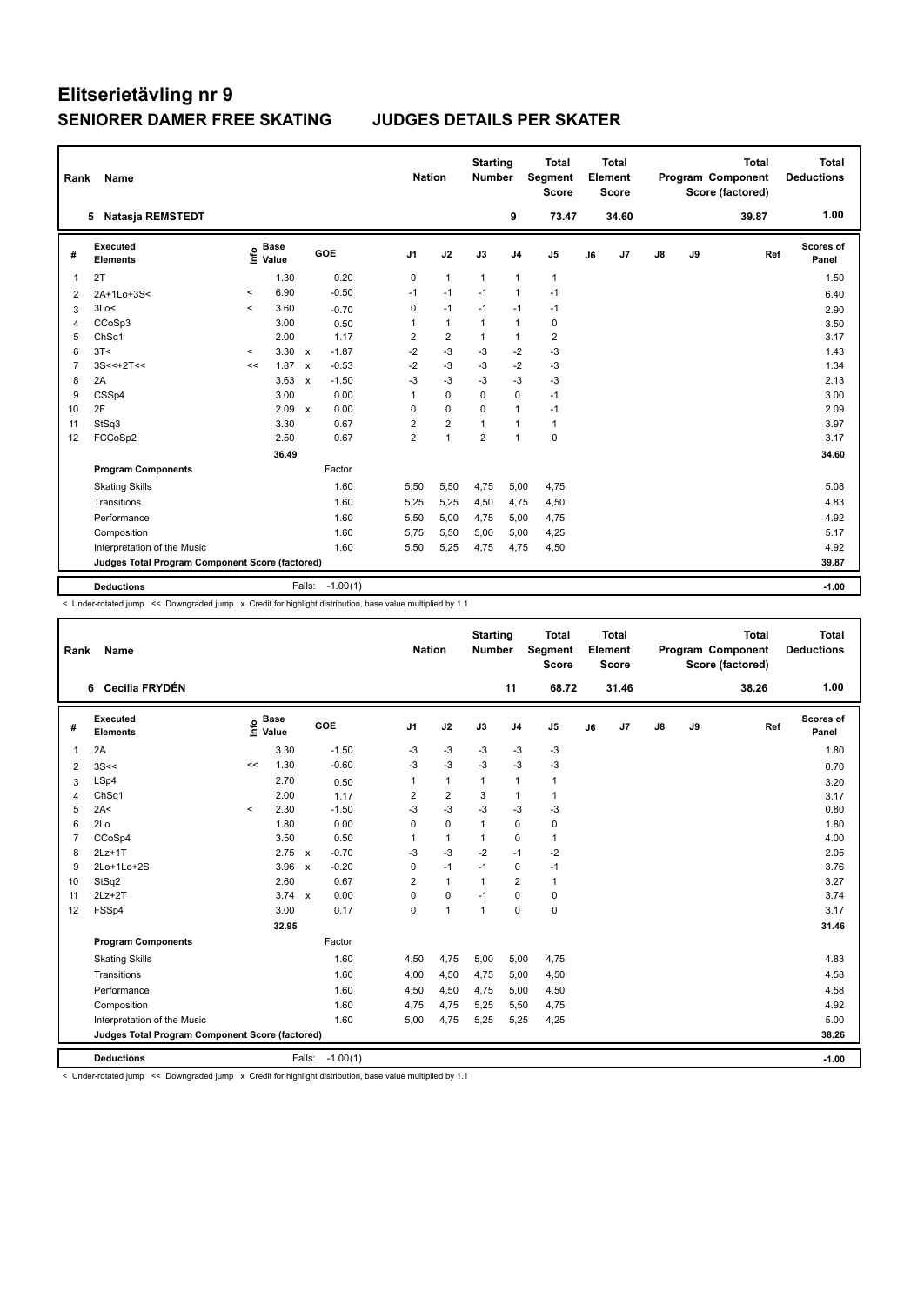| Rank           | Name                                            |                                  |              |         |                | <b>Nation</b>  | <b>Starting</b><br><b>Number</b> |                | <b>Total</b><br>Segment<br><b>Score</b> |    | Total<br>Element<br><b>Score</b> |               |    | <b>Total</b><br>Program Component<br>Score (factored) | Total<br><b>Deductions</b> |
|----------------|-------------------------------------------------|----------------------------------|--------------|---------|----------------|----------------|----------------------------------|----------------|-----------------------------------------|----|----------------------------------|---------------|----|-------------------------------------------------------|----------------------------|
|                | 7 Lydia BRUHN                                   |                                  |              |         |                |                |                                  | $\mathbf{2}$   | 68.58                                   |    | 34.58                            |               |    | 34.00                                                 | 0.00                       |
| #              | Executed<br><b>Elements</b>                     | <b>Base</b><br>e Base<br>E Value |              | GOE     | J <sub>1</sub> | J2             | J3                               | J <sub>4</sub> | J <sub>5</sub>                          | J6 | J <sub>7</sub>                   | $\mathsf{J}8$ | J9 | Ref                                                   | Scores of<br>Panel         |
| 1              | 2A                                              | 3.30                             |              | 0.33    | 0              | $\overline{2}$ | $\mathbf{1}$                     | 1              | 0                                       |    |                                  |               |    |                                                       | 3.63                       |
| $\overline{2}$ | 2F+2T+2Lo                                       | 5.00                             |              | $-0.30$ | 0              | $-1$           | $\Omega$                         | $-2$           | $-2$                                    |    |                                  |               |    |                                                       | 4.70                       |
| 3              | 2A                                              | 3.30                             |              | 0.00    | 0              | $\mathbf{1}$   | $\Omega$                         | $\Omega$       | 0                                       |    |                                  |               |    |                                                       | 3.30                       |
| $\overline{4}$ | FCCoSp4                                         | 3.50                             |              | 0.67    | 1              | $\overline{2}$ | $\overline{2}$                   | $\mathbf{1}$   | $\mathbf{1}$                            |    |                                  |               |    |                                                       | 4.17                       |
| 5              | 2S                                              | 1.30                             |              | 0.13    | $\mathbf{1}$   | $\Omega$       | $\mathbf{1}$                     | $\Omega$       | $\mathbf{1}$                            |    |                                  |               |    |                                                       | 1.43                       |
| 6              | 1F                                              | 0.50                             |              | $-0.10$ | $-1$           | $-1$           | $-1$                             | $-1$           | $-1$                                    |    |                                  |               |    |                                                       | 0.40                       |
| $\overline{7}$ | ChSq1                                           | 2.00                             |              | 0.47    | 0              | $\mathbf{1}$   | $\mathbf{1}$                     | $\mathbf{1}$   | 0                                       |    |                                  |               |    |                                                       | 2.47                       |
| 8              | StSq3                                           | 3.30                             |              | 0.50    | 1              | $\overline{2}$ | $\mathbf{1}$                     | $\mathbf{1}$   | 1                                       |    |                                  |               |    |                                                       | 3.80                       |
| 9              | 2Lo+1A+SEQ                                      | 2.55                             | $\mathsf{x}$ | 0.00    | 1              | $\mathbf 0$    | $\Omega$                         | $\Omega$       | 0                                       |    |                                  |               |    |                                                       | 2.55                       |
| 10             | CCoSp4                                          | 3.50                             |              | 0.50    | 1              | $\mathbf{1}$   | $\overline{2}$                   | $\mathbf 0$    | $\mathbf{1}$                            |    |                                  |               |    |                                                       | 4.00                       |
| 11             | 2S                                              | 1.43                             | $\mathsf{x}$ | $-0.20$ | $-1$           | $-1$           | $-1$                             | $-1$           | $-1$                                    |    |                                  |               |    |                                                       | 1.23                       |
| 12             | LSp3                                            | 2.40                             |              | 0.50    | 1              | $\overline{1}$ | $\mathbf{1}$                     | $\Omega$       | $\mathbf{1}$                            |    |                                  |               |    |                                                       | 2.90                       |
|                |                                                 | 32.08                            |              |         |                |                |                                  |                |                                         |    |                                  |               |    |                                                       | 34.58                      |
|                | <b>Program Components</b>                       |                                  |              | Factor  |                |                |                                  |                |                                         |    |                                  |               |    |                                                       |                            |
|                | <b>Skating Skills</b>                           |                                  |              | 1.60    | 4,25           | 4,75           | 4,50                             | 4,50           | 4,25                                    |    |                                  |               |    |                                                       | 4.42                       |
|                | Transitions                                     |                                  |              | 1.60    | 4,00           | 4,50           | 4,00                             | 4,00           | 3,75                                    |    |                                  |               |    |                                                       | 4.00                       |
|                | Performance                                     |                                  |              | 1.60    | 4,25           | 4,75           | 4,50                             | 4,50           | 4,25                                    |    |                                  |               |    |                                                       | 4.42                       |
|                | Composition                                     |                                  |              | 1.60    | 4,25           | 4,75           | 4,50                             | 4,25           | 4,00                                    |    |                                  |               |    |                                                       | 4.33                       |
|                | Interpretation of the Music                     |                                  |              | 1.60    | 4,00           | 4,50           | 4,00                             | 4,25           | 3,75                                    |    |                                  |               |    |                                                       | 4.08                       |
|                | Judges Total Program Component Score (factored) |                                  |              |         |                |                |                                  |                |                                         |    |                                  |               |    |                                                       | 34.00                      |
|                | <b>Deductions</b>                               |                                  |              |         |                |                |                                  |                |                                         |    |                                  |               |    |                                                       | 0.00                       |
|                |                                                 |                                  |              |         |                |                |                                  |                |                                         |    |                                  |               |    |                                                       |                            |

x Credit for highlight distribution, base value multiplied by 1.1

| Rank           | Name                                            |                            |                           |         | <b>Nation</b>  |                | <b>Starting</b><br><b>Number</b> |                | <b>Total</b><br><b>Segment</b><br><b>Score</b> |    | Total<br>Element<br><b>Score</b> |    |    | <b>Total</b><br>Program Component<br>Score (factored) | <b>Total</b><br><b>Deductions</b> |
|----------------|-------------------------------------------------|----------------------------|---------------------------|---------|----------------|----------------|----------------------------------|----------------|------------------------------------------------|----|----------------------------------|----|----|-------------------------------------------------------|-----------------------------------|
|                | <b>Johanna WICK</b><br>8                        |                            |                           |         |                |                |                                  | 8              | 65.36                                          |    | 28.42                            |    |    | 36.94                                                 | 0.00                              |
| #              | Executed<br><b>Elements</b>                     | <b>Base</b><br>۴٥<br>Value |                           | GOE     | J <sub>1</sub> | J2             | J3                               | J <sub>4</sub> | J <sub>5</sub>                                 | J6 | J7                               | J8 | J9 | Ref                                                   | Scores of<br>Panel                |
| 1              | 2A<<                                            | 1.10<br><<                 |                           | $-0.53$ | $-3$           | $-3$           | $-3$                             | $-2$           | -2                                             |    |                                  |    |    |                                                       | 0.57                              |
| $\overline{2}$ | 2A<<                                            | 1.10<br><<                 |                           | $-0.40$ | $-3$           | $-2$           | $-2$                             | $-2$           | $-2$                                           |    |                                  |    |    |                                                       | 0.70                              |
| 3              | 2Lz                                             | 2.10                       |                           | 0.00    | 0              | $\pmb{0}$      | 0                                | 0              | 0                                              |    |                                  |    |    |                                                       | 2.10                              |
| 4              | LSp4                                            | 2.70                       |                           | 1.00    | $\overline{2}$ | $\overline{2}$ | $\overline{2}$                   | 3              | $\mathbf{1}$                                   |    |                                  |    |    |                                                       | 3.70                              |
| 5              | $2F+1T$                                         | 2.30                       |                           | $-0.20$ | $-1$           | $\mathbf 0$    | $-1$                             | $\mathbf 0$    | $-1$                                           |    |                                  |    |    |                                                       | 2.10                              |
| 6              | $2S+2T$                                         | 2.60                       |                           | $-0.13$ | $-1$           | $\mathbf 0$    | $-1$                             | $\mathbf 0$    | $-1$                                           |    |                                  |    |    |                                                       | 2.47                              |
| $\overline{7}$ | StSq2                                           | 2.60                       |                           | 0.67    | $\overline{2}$ | $\mathbf{1}$   | $\mathbf{1}$                     | $\overline{2}$ | $\pmb{0}$                                      |    |                                  |    |    |                                                       | 3.27                              |
| 8              | 2F                                              | 2.09                       | $\boldsymbol{\mathsf{x}}$ | 0.00    | 0              | $\mathbf 0$    | 0                                | $\overline{1}$ | 0                                              |    |                                  |    |    |                                                       | 2.09                              |
| 9              | ChSq1                                           | 2.00                       |                           | 0.93    | 0              | $\mathbf{1}$   | $\overline{2}$                   | $\overline{2}$ | $\overline{1}$                                 |    |                                  |    |    |                                                       | 2.93                              |
| 10             | FSSp4                                           | 3.00                       |                           | 0.50    | 1              | $\mathbf{1}$   | 1                                | $\overline{1}$ | $\mathbf{1}$                                   |    |                                  |    |    |                                                       | 3.50                              |
| 11             | 1Lz                                             | 0.66                       | $\mathsf{x}$              | 0.00    | 0              | $\mathbf 0$    | 0                                | $\mathbf 0$    | $\pmb{0}$                                      |    |                                  |    |    |                                                       | 0.66                              |
| 12             | CCoSp4                                          | 3.50                       |                           | 0.83    | 1              | $\overline{2}$ | $\overline{2}$                   | $\overline{2}$ | $\mathbf{1}$                                   |    |                                  |    |    |                                                       | 4.33                              |
|                |                                                 | 25.75                      |                           |         |                |                |                                  |                |                                                |    |                                  |    |    |                                                       | 28.42                             |
|                | <b>Program Components</b>                       |                            |                           | Factor  |                |                |                                  |                |                                                |    |                                  |    |    |                                                       |                                   |
|                | <b>Skating Skills</b>                           |                            |                           | 1.60    | 4,00           | 4,75           | 4,50                             | 4,75           | 4,75                                           |    |                                  |    |    |                                                       | 4.67                              |
|                | Transitions                                     |                            |                           | 1.60    | 3,75           | 4,50           | 4,25                             | 4,75           | 4,50                                           |    |                                  |    |    |                                                       | 4.42                              |
|                | Performance                                     |                            |                           | 1.60    | 4,00           | 4,50           | 4,50                             | 5,00           | 4,75                                           |    |                                  |    |    |                                                       | 4.58                              |
|                | Composition                                     |                            |                           | 1.60    | 4,00           | 5,00           | 4,50                             | 5,00           | 4,50                                           |    |                                  |    |    |                                                       | 4.67                              |
|                | Interpretation of the Music                     |                            |                           | 1.60    | 4,25           | 5,00           | 4,75                             | 5,25           | 4,50                                           |    |                                  |    |    |                                                       | 4.75                              |
|                | Judges Total Program Component Score (factored) |                            |                           |         |                |                |                                  |                |                                                |    |                                  |    |    |                                                       | 36.94                             |
|                | <b>Deductions</b>                               |                            |                           |         |                |                |                                  |                |                                                |    |                                  |    |    |                                                       | 0.00                              |

<< Downgraded jump x Credit for highlight distribution, base value multiplied by 1.1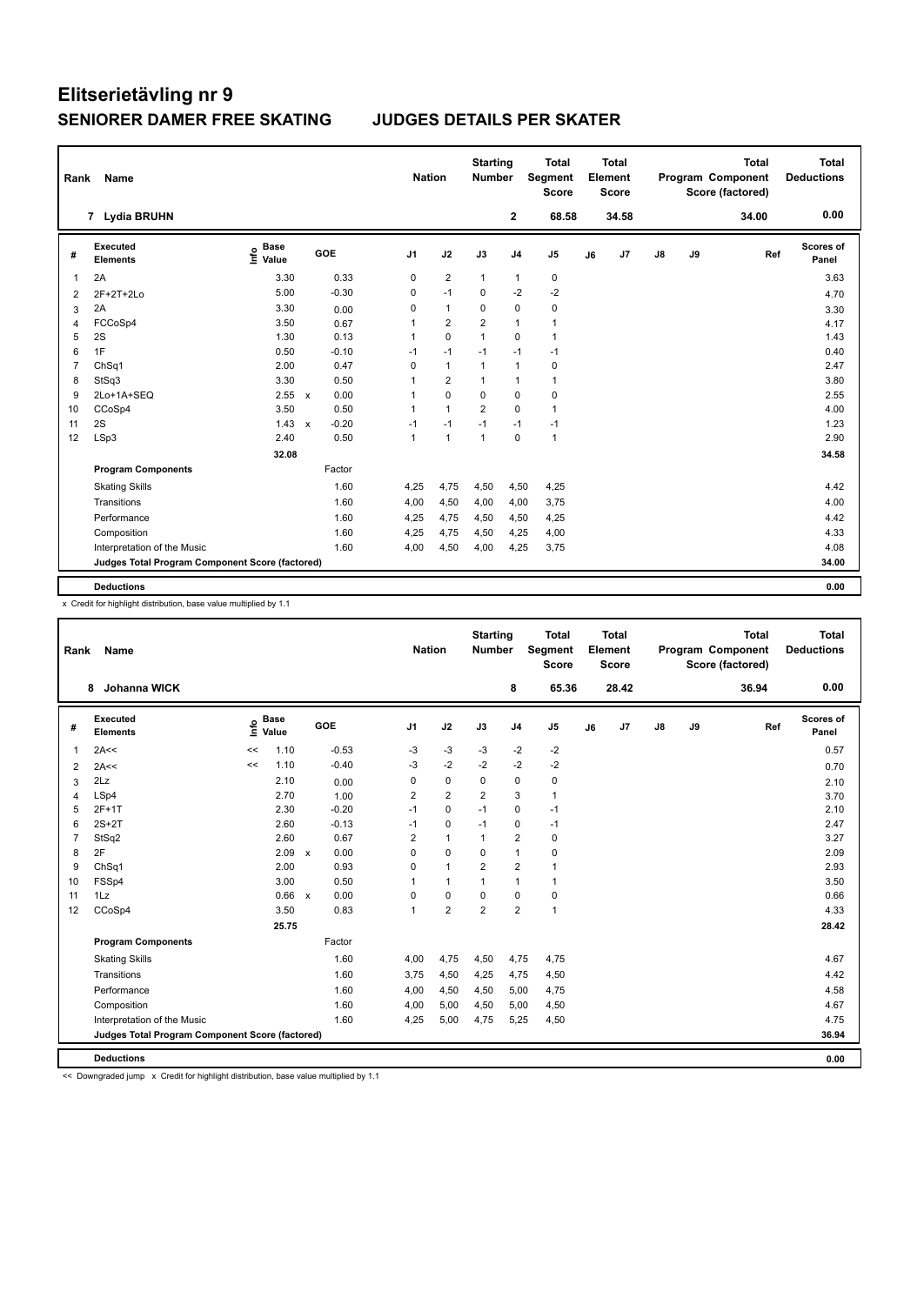| Rank           | Name                                            |          |                                  |                           |            | <b>Nation</b>  |                | <b>Starting</b><br><b>Number</b> |                | <b>Total</b><br>Segment<br><b>Score</b> |    | <b>Total</b><br>Element<br><b>Score</b> |               |    | <b>Total</b><br>Program Component<br>Score (factored) | <b>Total</b><br><b>Deductions</b> |
|----------------|-------------------------------------------------|----------|----------------------------------|---------------------------|------------|----------------|----------------|----------------------------------|----------------|-----------------------------------------|----|-----------------------------------------|---------------|----|-------------------------------------------------------|-----------------------------------|
|                | Nathalie SÖDERLIND<br>9                         |          |                                  |                           |            |                |                |                                  | $\overline{7}$ | 61.52                                   |    | 31.11                                   |               |    | 32.41                                                 | 2.00                              |
| #              | <b>Executed</b><br><b>Elements</b>              |          | <b>Base</b><br>e Base<br>⊆ Value |                           | GOE        | J <sub>1</sub> | J2             | J3                               | J <sub>4</sub> | J <sub>5</sub>                          | J6 | J7                                      | $\mathsf{J}8$ | J9 | Ref                                                   | <b>Scores of</b><br>Panel         |
| $\mathbf{1}$   | 2A                                              |          | 3.30                             |                           | 0.00       | 0              | $\pmb{0}$      | 0                                | 0              | 0                                       |    |                                         |               |    |                                                       | 3.30                              |
| 2              | 3S<                                             | $\hat{}$ | 3.10                             |                           | $-2.10$    | -3             | $-3$           | $-3$                             | $-3$           | $-3$                                    |    |                                         |               |    |                                                       | 1.00                              |
| 3              | LSp4                                            |          | 2.70                             |                           | 0.17       | 0              | $\mathbf{1}$   | $\mathbf{1}$                     | $\mathbf 0$    | $\mathbf 0$                             |    |                                         |               |    |                                                       | 2.87                              |
| $\overline{4}$ | 2S                                              |          | 1.30                             |                           | $-0.33$    | $-2$           | $-1$           | $-2$                             | $-1$           | $-2$                                    |    |                                         |               |    |                                                       | 0.97                              |
| 5              | 2F+2Lo<<                                        |          | 2.40                             |                           | $-0.90$    | $-3$           | $-3$           | $-3$                             | $-2$           | $-3$                                    |    |                                         |               |    |                                                       | 1.50                              |
| 6              | 2Lz+2T+2T<<                                     | <<       | 3.80                             |                           | $-0.60$    | $-2$           | $-3$           | $-2$                             | $-2$           | $-2$                                    |    |                                         |               |    |                                                       | 3.20                              |
| $\overline{7}$ | ChSq1                                           |          | 2.00                             |                           | 0.23       |                | $\mathbf 0$    | 0                                | $\mathbf{1}$   | $-1$                                    |    |                                         |               |    |                                                       | 2.23                              |
| 8              | FCCoSp4                                         |          | 3.50                             |                           | 0.50       | 1              | $\mathbf{1}$   | $\mathbf{1}$                     | $\mathbf 0$    | 1                                       |    |                                         |               |    |                                                       | 4.00                              |
| 9              | 2A                                              |          | 3.63                             | $\mathsf{x}$              | $-1.50$    | $-3$           | $-3$           | $-3$                             | $-3$           | $-3$                                    |    |                                         |               |    |                                                       | 2.13                              |
| 10             | $2S+2Lo$                                        |          | 3.41                             | $\boldsymbol{\mathsf{x}}$ | $-0.10$    | $-1$           | $\mathbf 0$    | $\mathbf 0$                      | $\mathbf 0$    | $-1$                                    |    |                                         |               |    |                                                       | 3.31                              |
| 11             | StSq2                                           |          | 2.60                             |                           | 0.00       |                | $\pmb{0}$      | $\Omega$                         | $\pmb{0}$      | 0                                       |    |                                         |               |    |                                                       | 2.60                              |
| 12             | CCoSp4                                          |          | 3.50                             |                           | 0.50       |                | $\overline{2}$ | $\mathbf{1}$                     | $\mathbf 0$    | $\mathbf{1}$                            |    |                                         |               |    |                                                       | 4.00                              |
|                |                                                 |          | 35.24                            |                           |            |                |                |                                  |                |                                         |    |                                         |               |    |                                                       | 31.11                             |
|                | <b>Program Components</b>                       |          |                                  |                           | Factor     |                |                |                                  |                |                                         |    |                                         |               |    |                                                       |                                   |
|                | <b>Skating Skills</b>                           |          |                                  |                           | 1.60       | 3,25           | 4,00           | 4,25                             | 3,75           | 4,75                                    |    |                                         |               |    |                                                       | 4.00                              |
|                | Transitions                                     |          |                                  |                           | 1.60       | 3,50           | 3,75           | 4,00                             | 4,00           | 4,25                                    |    |                                         |               |    |                                                       | 3.92                              |
|                | Performance                                     |          |                                  |                           | 1.60       | 3,50           | 4,00           | 4,25                             | 4,25           | 4,50                                    |    |                                         |               |    |                                                       | 4.17                              |
|                | Composition                                     |          |                                  |                           | 1.60       | 3,75           | 4,25           | 4,25                             | 4,00           | 4,25                                    |    |                                         |               |    |                                                       | 4.17                              |
|                | Interpretation of the Music                     |          |                                  |                           | 1.60       | 3,75           | 4,00           | 4,00                             | 4,00           | 4,00                                    |    |                                         |               |    |                                                       | 4.00                              |
|                | Judges Total Program Component Score (factored) |          |                                  |                           |            |                |                |                                  |                |                                         |    |                                         |               |    |                                                       | 32.41                             |
|                |                                                 |          |                                  |                           |            |                |                |                                  |                |                                         |    |                                         |               |    |                                                       |                                   |
|                | <b>Deductions</b>                               |          |                                  | Falls:                    | $-2.00(2)$ |                |                |                                  |                |                                         |    |                                         |               |    |                                                       | $-2.00$                           |

< Under-rotated jump << Downgraded jump x Credit for highlight distribution, base value multiplied by 1.1 ! Not clear edge

| Rank           | Name                                            |       |                      |                                   | <b>Nation</b>  |                | <b>Starting</b><br>Number |                | <b>Total</b><br>Segment<br><b>Score</b> |    | <b>Total</b><br>Element<br><b>Score</b> |    |    | <b>Total</b><br><b>Program Component</b><br>Score (factored) | <b>Total</b><br><b>Deductions</b> |
|----------------|-------------------------------------------------|-------|----------------------|-----------------------------------|----------------|----------------|---------------------------|----------------|-----------------------------------------|----|-----------------------------------------|----|----|--------------------------------------------------------------|-----------------------------------|
|                | <b>Ebba LINDEVRET</b><br>10                     |       |                      |                                   |                |                |                           | 4              | 59.61                                   |    | 28.42                                   |    |    | 31.19                                                        | 0.00                              |
| #              | Executed<br><b>Elements</b>                     | ۴o    | <b>Base</b><br>Value | GOE                               | J <sub>1</sub> | J2             | J3                        | J <sub>4</sub> | J <sub>5</sub>                          | J6 | J7                                      | J8 | J9 | Ref                                                          | <b>Scores of</b><br>Panel         |
| 1              | 2A<                                             | $\,<$ | 2.30                 | $-1.17$                           | $-2$           | $-3$           | $-3$                      | $-2$           | $-2$                                    |    |                                         |    |    |                                                              | 1.13                              |
| 2              | $2F+2T$                                         |       | 3.20                 | $-0.30$                           | $-1$           | $-1$           | $-2$                      | $-1$           | $-1$                                    |    |                                         |    |    |                                                              | 2.90                              |
| 3              | 2Lz+2T+1Lo                                      |       | 3.90                 | 0.00                              | 0              | 0              | 0                         | $\mathbf 0$    | 0                                       |    |                                         |    |    |                                                              | 3.90                              |
| $\overline{4}$ | LSp4                                            |       | 2.70                 | 0.67                              | 0              | $\overline{1}$ | $\overline{2}$            | $\mathbf{1}$   | $\overline{2}$                          |    |                                         |    |    |                                                              | 3.37                              |
| 5              | FSSp3                                           |       | 2.60                 | 0.00                              | 0              | 0              | $\mathbf{1}$              | -1             | 0                                       |    |                                         |    |    |                                                              | 2.60                              |
| 6              | 2A<<                                            | <<    | 1.10                 | $-0.60$                           | $-3$           | $-3$           | $-3$                      | $-2$           | $-3$                                    |    |                                         |    |    |                                                              | 0.50                              |
| 7              | ChSq1                                           |       | 2.00                 | 0.07                              | $-1$           | $\mathbf{1}$   | $-1$                      | 0              | $\mathbf{1}$                            |    |                                         |    |    |                                                              | 2.07                              |
| 8              | 2S                                              |       | 1.43                 | 0.00<br>$\mathsf{x}$              | 0              | $\mathbf 0$    | 0                         | $\mathbf 0$    | $\pmb{0}$                               |    |                                         |    |    |                                                              | 1.43                              |
| 9              | StSq2                                           |       | 2.60                 | 0.00                              | 0              | $\overline{1}$ | 0                         | $\pmb{0}$      | $\pmb{0}$                               |    |                                         |    |    |                                                              | 2.60                              |
| 10             | $2S+2Lo$                                        |       | 3.41                 | $-0.70$<br>$\mathsf{x}$           | $-2$           | $-3$           | $-3$                      | $-2$           | $-2$                                    |    |                                         |    |    |                                                              | 2.71                              |
| 11             | 2Lz                                             |       | 2.31                 | 0.00<br>$\boldsymbol{\mathsf{x}}$ | $-1$           | $\mathbf 0$    | $\Omega$                  | $\mathbf 0$    | $\pmb{0}$                               |    |                                         |    |    |                                                              | 2.31                              |
| 12             | CCoSp3                                          |       | 3.00                 | $-0.10$                           | $-1$           | $\overline{1}$ | $-1$                      | $\Omega$       | $\pmb{0}$                               |    |                                         |    |    |                                                              | 2.90                              |
|                |                                                 |       | 30.55                |                                   |                |                |                           |                |                                         |    |                                         |    |    |                                                              | 28.42                             |
|                | <b>Program Components</b>                       |       |                      | Factor                            |                |                |                           |                |                                         |    |                                         |    |    |                                                              |                                   |
|                | <b>Skating Skills</b>                           |       |                      | 1.60                              | 3,00           | 4,25           | 3,75                      | 3,50           | 4,50                                    |    |                                         |    |    |                                                              | 3.83                              |
|                | Transitions                                     |       |                      | 1.60                              | 3,25           | 3,75           | 3,50                      | 3,50           | 4,00                                    |    |                                         |    |    |                                                              | 3.58                              |
|                | Performance                                     |       |                      | 1.60                              | 3,25           | 3,75           | 3,75                      | 4,00           | 4,50                                    |    |                                         |    |    |                                                              | 3.83                              |
|                | Composition                                     |       |                      | 1.60                              | 3,50           | 4,00           | 4,25                      | 4,00           | 4,25                                    |    |                                         |    |    |                                                              | 4.08                              |
|                | Interpretation of the Music                     |       |                      | 1.60                              | 3,25           | 4,25           | 4,25                      | 4,00           | 4,50                                    |    |                                         |    |    |                                                              | 4.17                              |
|                | Judges Total Program Component Score (factored) |       |                      |                                   |                |                |                           |                |                                         |    |                                         |    |    |                                                              | 31.19                             |
|                | <b>Deductions</b>                               |       |                      |                                   |                |                |                           |                |                                         |    |                                         |    |    |                                                              | 0.00                              |

< Under-rotated jump << Downgraded jump x Credit for highlight distribution, base value multiplied by 1.1 ! Not clear edge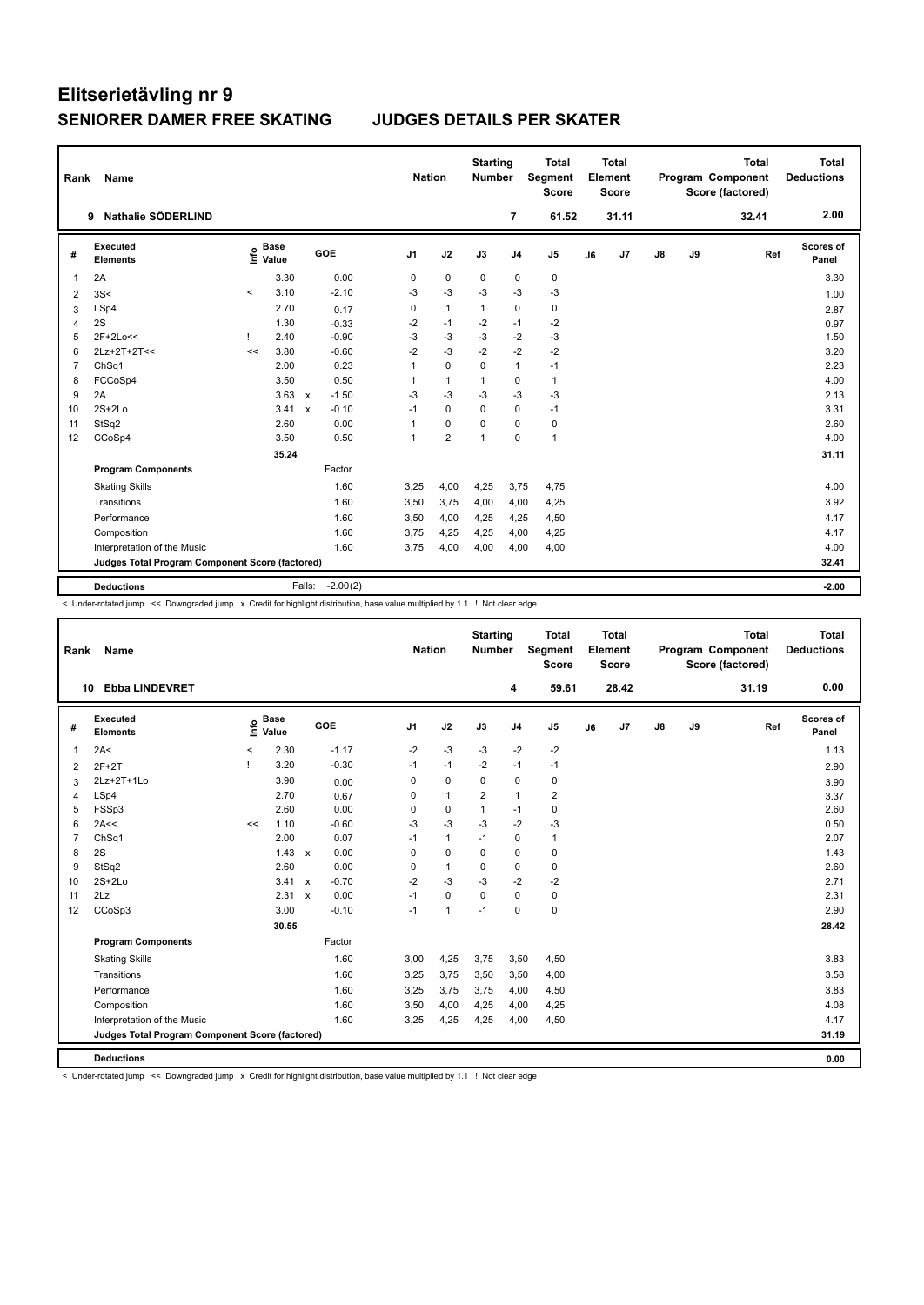| Rank           | Name                                            |      |                      |                           |            |                | <b>Nation</b>  | <b>Starting</b> | <b>Number</b>  | <b>Total</b><br>Segment<br><b>Score</b> |    | Total<br>Element<br><b>Score</b> |               |    | <b>Total</b><br>Program Component<br>Score (factored) | Total<br><b>Deductions</b> |
|----------------|-------------------------------------------------|------|----------------------|---------------------------|------------|----------------|----------------|-----------------|----------------|-----------------------------------------|----|----------------------------------|---------------|----|-------------------------------------------------------|----------------------------|
|                | <b>Esmeralda ANDERSSON</b><br>11                |      |                      |                           |            |                |                |                 | 6              | 56.53                                   |    | 26.14                            |               |    | 32.39                                                 | 2.00                       |
| #              | Executed<br><b>Elements</b>                     | lnfo | <b>Base</b><br>Value |                           | GOE        | J <sub>1</sub> | J2             | J3              | J <sub>4</sub> | J <sub>5</sub>                          | J6 | J7                               | $\mathsf{J}8$ | J9 | Ref                                                   | <b>Scores of</b><br>Panel  |
| 1              | $2Lz+1Lo$                                       |      | 2.60                 |                           | $-0.90$    | -3             | $-3$           | -3              | $-2$           | $-3$                                    |    |                                  |               |    |                                                       | 1.70                       |
| 2              | 2A<<                                            | <<   | 1.10                 |                           | $-0.60$    | $-3$           | $-3$           | -3              | -3             | $-3$                                    |    |                                  |               |    |                                                       | 0.50                       |
| 3              | $2F+2T$                                         |      | 3.20                 |                           | 0.00       | 0              | $\mathbf 0$    | $\Omega$        | $\mathbf 0$    | 0                                       |    |                                  |               |    |                                                       | 3.20                       |
| 4              | 2A<<                                            | <<   | 1.10                 |                           | $-0.60$    | $-3$           | $-3$           | $-3$            | $-3$           | $-3$                                    |    |                                  |               |    |                                                       | 0.50                       |
| 5              | LSp4                                            |      | 2.70                 |                           | 0.50       | 1              | $\overline{1}$ | $\mathbf 1$     | $\mathbf{1}$   | $\mathbf{1}$                            |    |                                  |               |    |                                                       | 3.20                       |
| 6              | 2S                                              |      | 1.43                 | $\mathsf{x}$              | 0.00       | 0              | $\overline{1}$ | 0               | $\mathbf 0$    | 0                                       |    |                                  |               |    |                                                       | 1.43                       |
| $\overline{7}$ | ChSq1                                           |      | 2.00                 |                           | 0.07       | 0              | $\mathbf{1}$   | $-1$            | $-1$           | $\mathbf{1}$                            |    |                                  |               |    |                                                       | 2.07                       |
| 8              | 2F                                              |      | 2.09                 | $\mathbf{x}$              | 0.10       | 0              | $\overline{1}$ | $\mathbf{1}$    | $\mathbf 0$    | $\mathbf 0$                             |    |                                  |               |    |                                                       | 2.19                       |
| 9              | 2Lze                                            | e    | 1.65                 | $\boldsymbol{\mathsf{x}}$ | $-0.90$    | $-3$           | $-3$           | $-3$            | $-3$           | $-2$                                    |    |                                  |               |    |                                                       | 0.75                       |
| 10             | FSSp4                                           |      | 3.00                 |                           | 0.50       | 1              | $\overline{2}$ | $\mathbf{1}$    | $\mathbf 0$    | $\mathbf{1}$                            |    |                                  |               |    |                                                       | 3.50                       |
| 11             | StSq2                                           |      | 2.60                 |                           | 0.33       | 1              | $\mathbf{1}$   | $\Omega$        | $\mathbf 0$    | $\mathbf{1}$                            |    |                                  |               |    |                                                       | 2.93                       |
| 12             | CCoSp4                                          |      | 3.50                 |                           | 0.67       | 1              | $\overline{2}$ | $\overline{2}$  | $\mathbf{1}$   | $\mathbf{1}$                            |    |                                  |               |    |                                                       | 4.17                       |
|                |                                                 |      | 26.97                |                           |            |                |                |                 |                |                                         |    |                                  |               |    |                                                       | 26.14                      |
|                | <b>Program Components</b>                       |      |                      |                           | Factor     |                |                |                 |                |                                         |    |                                  |               |    |                                                       |                            |
|                | <b>Skating Skills</b>                           |      |                      |                           | 1.60       | 4,00           | 4,25           | 3,50            | 3,75           | 4,50                                    |    |                                  |               |    |                                                       | 4.00                       |
|                | Transitions                                     |      |                      |                           | 1.60       | 3.75           | 4,00           | 3,50            | 3,75           | 4,00                                    |    |                                  |               |    |                                                       | 3.83                       |
|                | Performance                                     |      |                      |                           | 1.60       | 4,00           | 4,25           | 3,75            | 4,00           | 4,75                                    |    |                                  |               |    |                                                       | 4.08                       |
|                | Composition                                     |      |                      |                           | 1.60       | 4,25           | 4,50           | 3,75            | 4,25           | 4,50                                    |    |                                  |               |    |                                                       | 4.33                       |
|                | Interpretation of the Music                     |      |                      |                           | 1.60       | 3,75           | 4,25           | 3,50            | 4,00           | 4,25                                    |    |                                  |               |    |                                                       | 4.00                       |
|                | Judges Total Program Component Score (factored) |      |                      |                           |            |                |                |                 |                |                                         |    |                                  |               |    |                                                       | 32.39                      |
|                |                                                 |      |                      |                           |            |                |                |                 |                |                                         |    |                                  |               |    |                                                       |                            |
|                | <b>Deductions</b>                               |      |                      | Falls:                    | $-2.00(2)$ |                |                |                 |                |                                         |    |                                  |               |    |                                                       | $-2.00$                    |

<< Downgraded jump x Credit for highlight distribution, base value multiplied by 1.1 e Wrong edge

| Rank           | <b>Name</b>                                     |         |                                   |                           |         | <b>Nation</b>  |                | <b>Starting</b><br><b>Number</b> |                | <b>Total</b><br>Segment<br><b>Score</b> |    | <b>Total</b><br>Element<br><b>Score</b> |    |    | <b>Total</b><br>Program Component<br>Score (factored) | <b>Total</b><br><b>Deductions</b> |
|----------------|-------------------------------------------------|---------|-----------------------------------|---------------------------|---------|----------------|----------------|----------------------------------|----------------|-----------------------------------------|----|-----------------------------------------|----|----|-------------------------------------------------------|-----------------------------------|
|                | <b>Rebecca GARTZ</b><br>12                      |         |                                   |                           |         |                |                |                                  | 5              | 54.89                                   |    | 25.49                                   |    |    | 30.40                                                 | 1.00                              |
| #              | <b>Executed</b><br><b>Elements</b>              |         | <b>Base</b><br>$\frac{e}{2}$ Base | GOE                       |         | J <sub>1</sub> | J2             | J3                               | J <sub>4</sub> | J <sub>5</sub>                          | J6 | J7                                      | J8 | J9 | Ref                                                   | <b>Scores of</b><br>Panel         |
| $\mathbf{1}$   | LSp4                                            |         | 2.70                              |                           | 0.83    | 2              | $\overline{2}$ | $\mathbf{1}$                     | $\mathbf{1}$   | 2                                       |    |                                         |    |    |                                                       | 3.53                              |
| 2              | 2Fe                                             | e       | 1.40                              |                           | $-0.60$ | $-2$           | $-2$           | $-2$                             | $-2$           | $-2$                                    |    |                                         |    |    |                                                       | 0.80                              |
| 3              | $1Lz + 2T$                                      |         | 1.90                              |                           | $-0.13$ | $-1$           | $\pmb{0}$      | $-2$                             | 0              | $-1$                                    |    |                                         |    |    |                                                       | 1.77                              |
| 4              | 2S+SEQ+2S*                                      | $\star$ | 1.04                              |                           | $-0.53$ | $-2$           | -3             | -3                               | $-2$           | -3                                      |    |                                         |    |    |                                                       | 0.51                              |
| 5              | CCoSp4                                          |         | 3.50                              |                           | 0.00    | 0              | $\mathbf{1}$   | $-1$                             | $\mathbf 0$    | 0                                       |    |                                         |    |    |                                                       | 3.50                              |
| 6              | $2Lo+2T$                                        |         | 3.41                              | $\mathsf{x}$              | $-0.70$ | $-2$           | $-2$           | $-3$                             | $-3$           | $-1$                                    |    |                                         |    |    |                                                       | 2.71                              |
| $\overline{7}$ | 1A                                              |         | 1.21                              | $\boldsymbol{\mathsf{x}}$ | 0.00    | 0              | $\mathbf 0$    | 0                                | $\mathbf 0$    | 0                                       |    |                                         |    |    |                                                       | 1.21                              |
| 8              | Ch <sub>Sq1</sub>                               |         | 2.00                              |                           | 0.00    | 0              | $\mathbf{1}$   | 0                                | $\mathbf 0$    | $-1$                                    |    |                                         |    |    |                                                       | 2.00                              |
| 9              | 2Lz                                             |         | 2.31                              | $\mathbf{x}$              | $-0.20$ | $-1$           | 0              | $-1$                             | 0              | $-1$                                    |    |                                         |    |    |                                                       | 2.11                              |
| 10             | 2Lo                                             |         | 1.98                              | $\boldsymbol{\mathsf{x}}$ | 0.00    | $\mathbf 0$    | $\mathbf 0$    | $\mathbf 0$                      | $\mathbf 0$    | $\pmb{0}$                               |    |                                         |    |    |                                                       | 1.98                              |
| 11             | StSq2                                           |         | 2.60                              |                           | 0.00    | $\mathbf 0$    | $\mathbf{1}$   | $\mathbf 0$                      | $\mathbf 0$    | $\mathbf 0$                             |    |                                         |    |    |                                                       | 2.60                              |
| 12             | FSSp3                                           |         | 2.60                              |                           | 0.17    | $\mathbf 0$    | $\overline{1}$ | 1                                | $\mathbf 0$    | $\mathbf 0$                             |    |                                         |    |    |                                                       | 2.77                              |
|                |                                                 |         | 26.65                             |                           |         |                |                |                                  |                |                                         |    |                                         |    |    |                                                       | 25.49                             |
|                | <b>Program Components</b>                       |         |                                   |                           | Factor  |                |                |                                  |                |                                         |    |                                         |    |    |                                                       |                                   |
|                | <b>Skating Skills</b>                           |         |                                   |                           | 1.60    | 3.75           | 4,00           | 3,75                             | 3,75           | 4,25                                    |    |                                         |    |    |                                                       | 3.83                              |
|                | Transitions                                     |         |                                   |                           | 1.60    | 3,50           | 3,75           | 3,50                             | 3,25           | 4,00                                    |    |                                         |    |    |                                                       | 3.58                              |
|                | Performance                                     |         |                                   |                           | 1.60    | 3,75           | 4,00           | 4,00                             | 3,50           | 4,25                                    |    |                                         |    |    |                                                       | 3.92                              |
|                | Composition                                     |         |                                   |                           | 1.60    | 4,00           | 4,00           | 4,25                             | 3,50           | 4,00                                    |    |                                         |    |    |                                                       | 4.00                              |
|                | Interpretation of the Music                     |         |                                   |                           | 1.60    | 3,25           | 3,75           | 3,75                             | 3,50           | 3,75                                    |    |                                         |    |    |                                                       | 3.67                              |
|                | Judges Total Program Component Score (factored) |         |                                   |                           |         |                |                |                                  |                |                                         |    |                                         |    |    |                                                       | 30.40                             |
|                | <b>Deductions</b>                               |         | Time violation:                   | $-1.00$                   |         |                |                |                                  |                |                                         |    |                                         |    |    |                                                       | $-1.00$                           |

\* Invalid element x Credit for highlight distribution, base value multiplied by 1.1 e Wrong edge